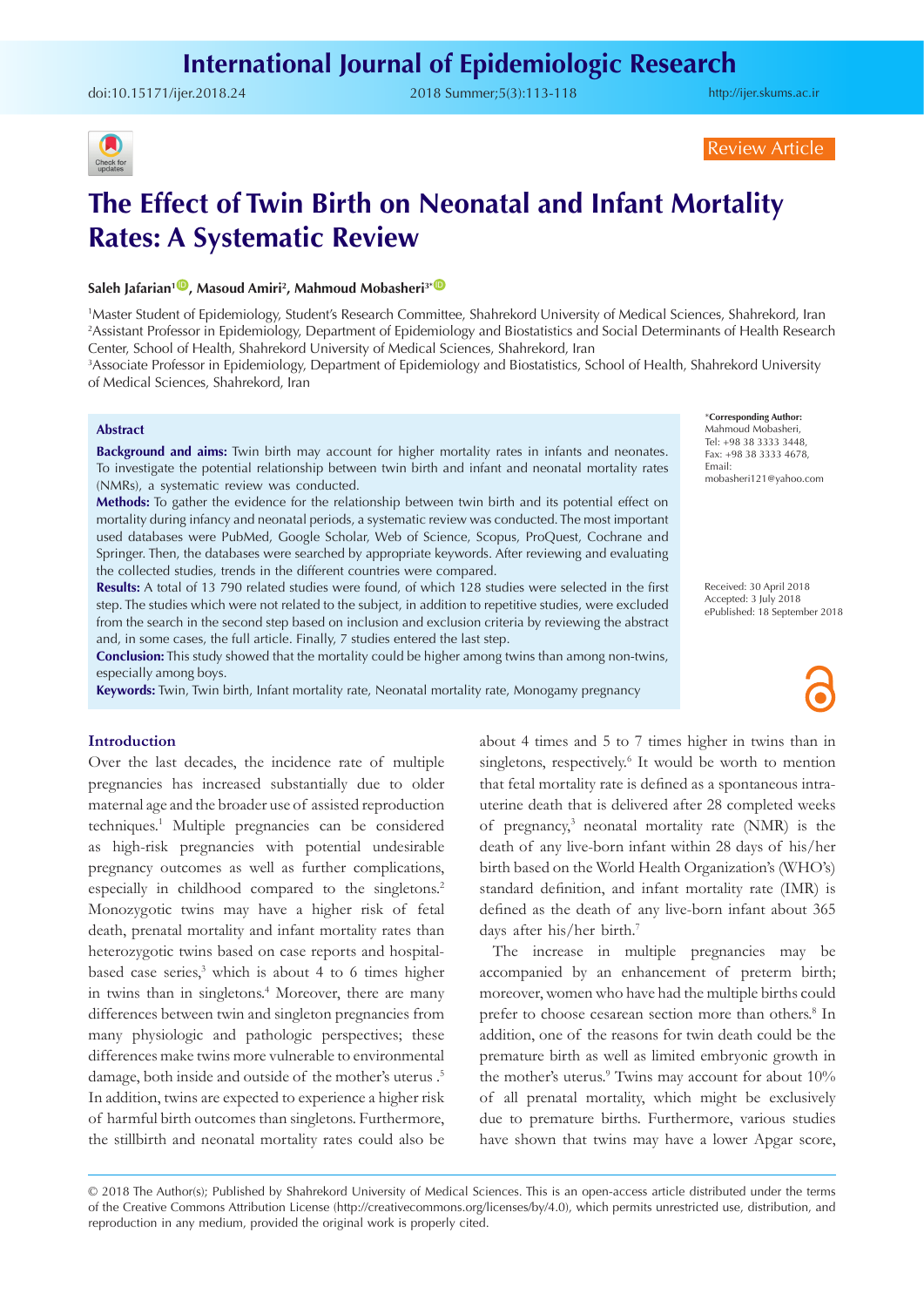the lower cardiac parameters and lower incidence of bleeding in the abdominal cavity; in addition, the rate of respiratory stress and necessity for intubation in the hospital may be much higher among them.10 Multiple pregnancies could be associated with a higher risk of low birth weight (LBW) with potential long-term and chronic consequences; there are also disorders such as cerebral palsy and sudden death syndrome.<sup>11</sup> For instance, the prevalence of cerebral palsy might be between 7 and 12 per 1000 infant survivors in twins compared to 1 to 2 in singletons. In addition, monozygotic twins might be at a higher risk of cerebral palsy than heterozygotic twins.3 Race may also affect twin pregnancies, which may be related to LBW and fetus, neonatal and IMRs. For example, in the United States, mortality rates were higher in black twins than in white twins.<sup>5</sup> The other reasons of death among twin births might be the sudden death syndrome; in addition, they may have attention deficit, hyperactivity disorder and delays in physical growth with potential increase in intensive care.<sup>11</sup>

It should be noted that while the rate of monozygotic twins, which is common all over the world, fluctuates between 3 and 5 per 1000 pregnancies, the rate of heterozygotic twins may be varied from 1.3 in Japan to 49 in Nigeria per 1000 pregnancies, even before the assisted reproductive techniques.12 Although a small percentage of births in the United States and the United Kingdom are multiple births (about 3%), they may have more adverse effects which account for 16% of deaths in the UK.13 Moreover, since 1998, the incidence of triple pregnancy has declined in England and Wales as well as Japan; therefore, the annual number of triplet pregnancies has been decreased gradually from 337 in 1195 to 246, 219, 181 and 157 pregnancies in 2005, 2006, 2007, 2008 and 2009, respectively.12 Because of the relatively higher mortality in twins compared to singletons, the identification of the potential factors affecting deaths and investigation and discovery of the effective interventions leading to the reduction of death rates among twins are the main aims of this article.

## **Methods**

In this systematic review, the articles published until January 2018 about twins, neonatal and infant mortality and their relationships were searched. Different databases were used for the study. At first, most popular databases were used including PubMed, Google Scholar, Web of Science and Scopus as well as Science Direct, ProQuest, Cochrane and Springer. The keywords were "infant mortality", "infant death", "neonatal mortality", "neonatal death", "twin mortality", "twin death", "Twin AND Infant AND Neonatal mortality/death" and "Twin infant neonatal mortality", "Twin AND infant mortality rate", "Twin AND Neonatal mortality rate" and "Twin AND neonatal and infant mortality rate". Figure 1 shows the results of this search.

## Inclusion and Exclusion Criteria

The twins who have died in the neonatal period (in the first month of life) or in infancy (in the first year after birth) met the inclusion criteria. The desired outcome for searching was neonatal and infant mortality. In the terms of time, the articles published from 1996 to 2016 were selected. After detailed studying of 128 studies, the articles with little relevance to the subject were reviewed again, and then 18 articles remained. The full texts of these articles were studied again. After selecting the articles, their qualitative assessment was measured by STROBE checklist according to the criteria such as relevance to the topic, the responsiveness of the study to the research question and the quality of the articles.

Finally, 7 articles related to the research topic entered the final phase of the study. Table 1 shows the details of the final studies.

A data extraction table (in excel format) was used to collect the required data from the final articles containing information such as the title of the article, authors name, year of publication, location of the study, the age of study population, type of study, and so on.



**Figure 1.** Search Results Details.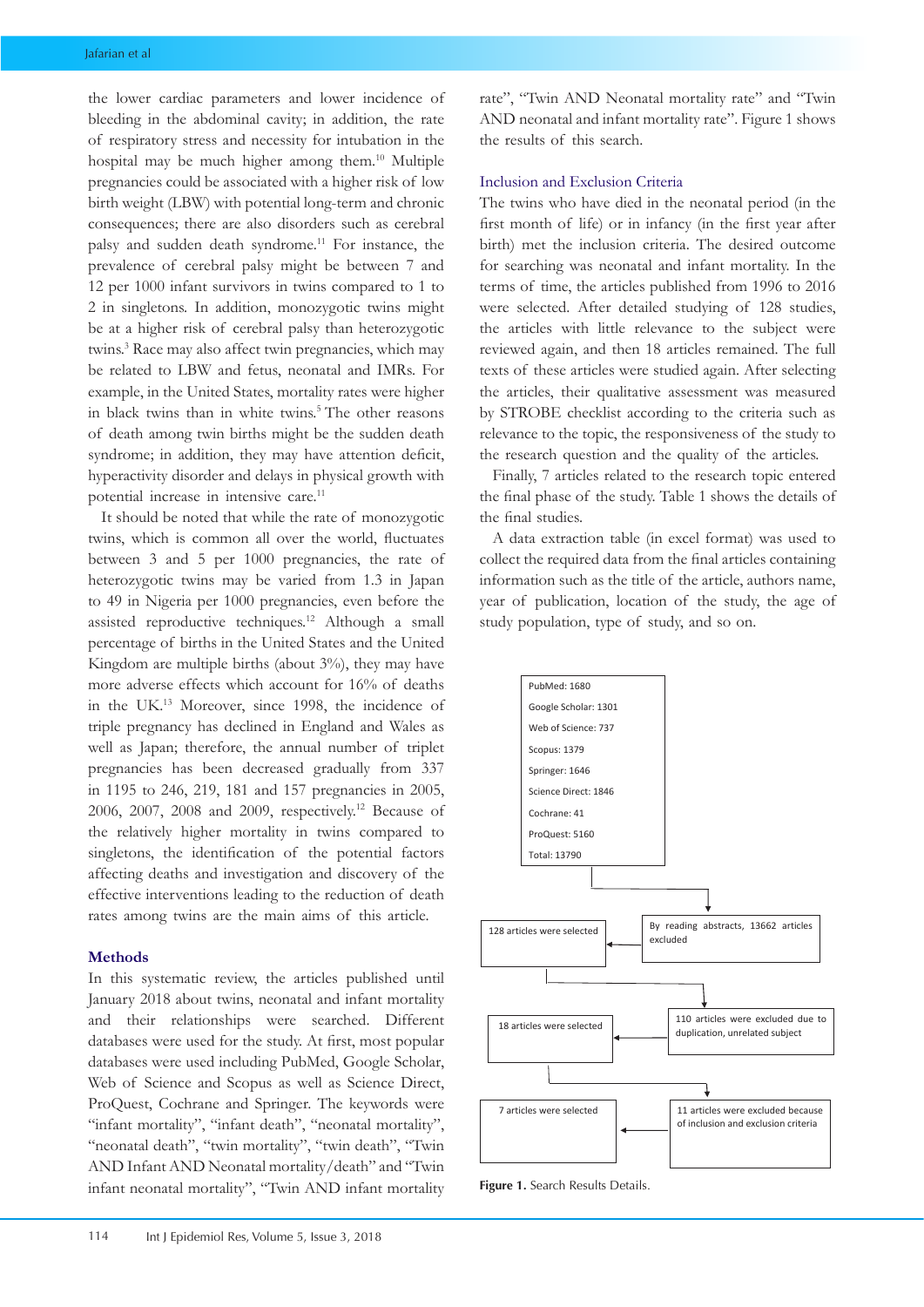| <b>Author, Year</b>            | Country    | <b>Type of Study</b>       | Age Group            | <b>Quality of Study</b> |
|--------------------------------|------------|----------------------------|----------------------|-------------------------|
| Dunn A, <sup>13</sup> 1996     | England    | Trend                      | Newborns and infants | Good                    |
| Jaffar S, <sup>14</sup> 1998   | Gambia     | Trend                      | Newborns and infants | Medium                  |
| Alam N, <sup>15</sup> 2007     | Bangladesh | Trend                      | Infants              | Good                    |
| Burgess JL, <sup>16</sup> 2014 | USA        | Retrospective cohort study | <b>Newborns</b>      | Good                    |
| Getahun D, <sup>8</sup> 2014   | USA        | Trend                      | Newborns and infants | Good                    |
| Smith LK, <sup>17</sup> 2014   | England    | Trend                      | <b>Newborns</b>      | Good                    |
| Miyahara R, <sup>18</sup> 2016 | Gambia     | Trend                      | Newborns and infants | Good                    |

**Table 1.** The Final Articles Entered the Study

#### **Results**

In this study, the trends of mortality in twins during the neonatal period and infancy in the United Kingdom, the United States, Gambia and Bangladesh were compared and investigated. The comparison of trends showed that in the past, the most important causes of death in newborns and infants were contagious diseases; however, with the advancement of medical and health situation, mortality from infectious diseases have been reduced, and other causes such as sudden death syndrome, cerebral palsy, complications of the placental abruption, hypoxia in the uterus and congenital anomalies have been more prevalent. On the other hand, in the countries like the Gambia, an African country, the problem of communicable diseases is still the main causes of death in neonatal period and infancy in twins. For example, a study conducted between 1989 and 1993 in the Gambia showed the statistics of stillbirth and live births in neonatal and postnatal periods in twins (Table 2). It can be seen in Table 2 that the mortality rate was higher in the early neonatal period than in the late neonatal and postneonatal period. In addition, the neonatal and IMRs were higher in twin boys than in twin girls.

The causes of twin mortality in this country are shown in Figure 2. It can be seen that 44.9% of the causes of neonatal mortality in the Gambia were unknown, and the causes associated with contagious diseases were: malaria disease  $(0.9\%)$ , sepsis  $(7.5\%)$ , tetanus  $(3.7\%)$ , and various causes (32.7%), gastroenteritis (0.9%), and reasons that they do not agree on, was 7.5%. The reasons for postneonatal mortality are shown in the above diagram as well.<sup>14,18</sup>

In Bangladesh, as a developing country, the mortality rate of multiple births between 1975 and 2002 is shown in Table 3.15 The number of deaths of multiple births

**Table 2.** Mortality Rates of Gambian Twins in Both Genders from 1989 to 1993

|                               | <b>Boys</b> | Girls |
|-------------------------------|-------------|-------|
| Early neonatal mortality rate | 142.9       | 90.9  |
| Late neonatal mortality rate  | 57.7        | 374   |
| Post-neonatal mortality rate  | 60.4        | 722   |



**Figure 2.** Causes of Death Among Neonatal and Post-Neonatal Twins

has decreased from 1975 to 2002, which may be due to the improvement of the health services and progress in medical sciences. In addition, the neonatal and infant mortality rates in twin boys were more than twin girls.<sup>14,18</sup>

The factors related to the death of multiple births in Bangladesh are shown in Table 4. The factors associated with the infant and neonatal mortality in twins were gender, mother's age during pregnancy, birth order, the birth interval with the previous child, mother's education level, household asset quintile, parent's religion and the type of health care services. The most related factor was the first birth order with an odds ratio of 1.6 and the least was maternal education with the odds ratio of 0.27 for Grade X.15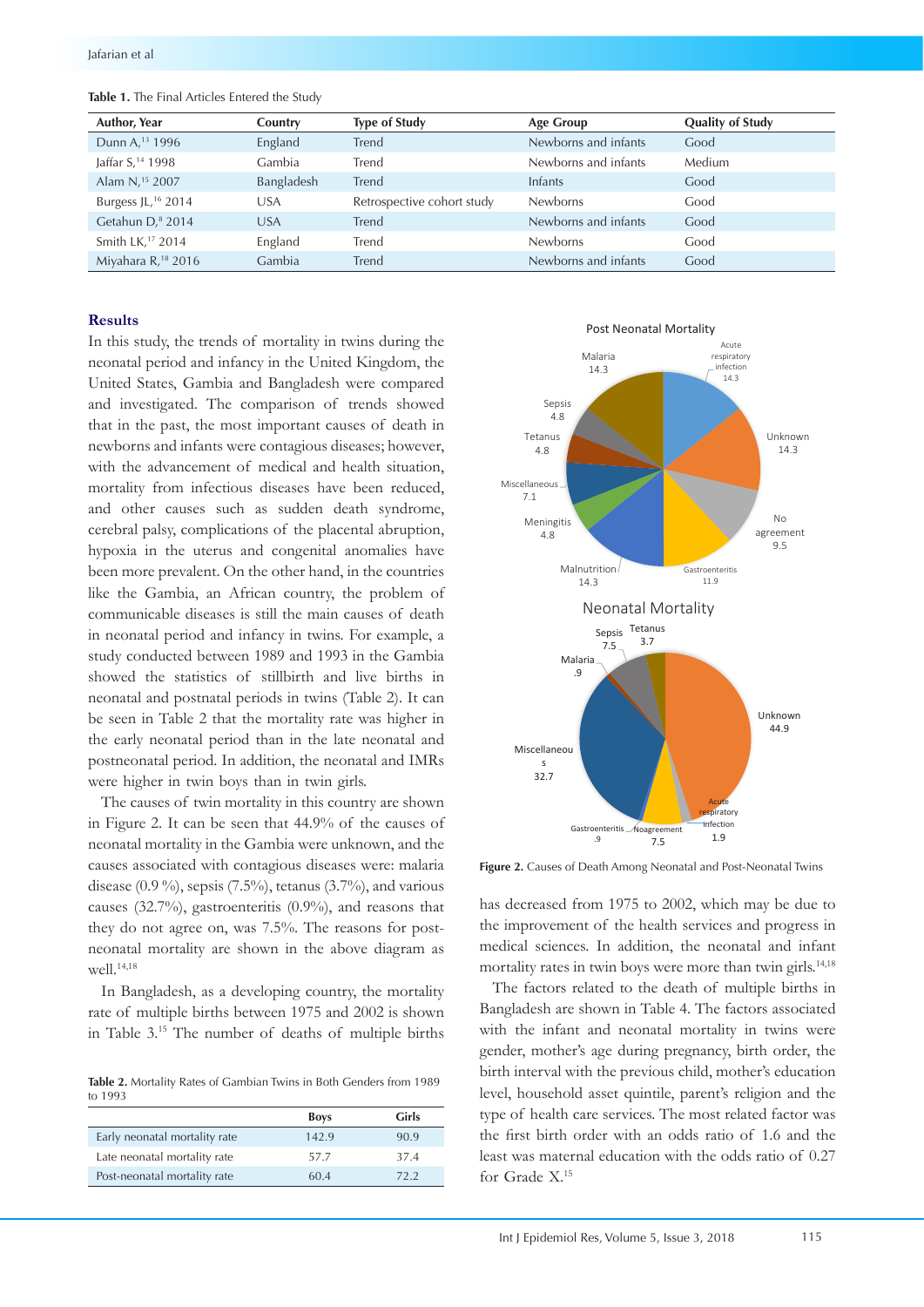**Table 3.** Neonatal and Infant Mortality Rates Among Twin Birth Cohorts in Bangladesh from 1975 to 2002

| <b>Infant Birth Cohort</b> | IMR Per $1000$ Live Births $(N)$ | <b>Neonatal Birth Cohort</b> | NMR Per 1000 Live Births $(N)$ |
|----------------------------|----------------------------------|------------------------------|--------------------------------|
| 1975-1984                  | 485.4(615)                       | 1975-1984                    | 364.8(472)                     |
| 1985-1994                  | 475.1(620)                       | 1985-1994                    | 338.3(456)                     |
| 1995-2002                  | 355.9(294)                       | 1995-2002                    | 363.3(228)                     |

| Table 4. Factors Related to Twin Deaths in Bangladesh From 1975 to 2002 |  |
|-------------------------------------------------------------------------|--|
|-------------------------------------------------------------------------|--|

| <b>Newborns</b>     |                |                                                   | <b>Infants</b>                                                                                                                                                                                                              |                                                                                             |                                                   |
|---------------------|----------------|---------------------------------------------------|-----------------------------------------------------------------------------------------------------------------------------------------------------------------------------------------------------------------------------|---------------------------------------------------------------------------------------------|---------------------------------------------------|
| <b>Risk Factors</b> |                | Rate Per 1000 Live Birth (the<br>Number of Death) | <b>Risk Factors</b>                                                                                                                                                                                                         |                                                                                             | Rate Per 1000 Live Birth (the<br>Number of Death) |
| Gender              | Male           | 441.3 (752)                                       | Gender                                                                                                                                                                                                                      | Male                                                                                        | 346.4(603)                                        |
|                     | Female         | 458.7(777)                                        |                                                                                                                                                                                                                             | Female                                                                                      | 313(553)                                          |
|                     | $<$ 20         | 594.1(180)                                        |                                                                                                                                                                                                                             | $<$ 20                                                                                      | 493.6(155)                                        |
| Maternal age        | 29-20          | 454(839)                                          | Maternal age                                                                                                                                                                                                                | 29-20                                                                                       | 326.5(625)                                        |
|                     | 39-30          | 409.7(458)                                        |                                                                                                                                                                                                                             | 39-30                                                                                       | 294.9(338)                                        |
|                     | $40 +$         | 403.1(52)                                         |                                                                                                                                                                                                                             | $40 +$                                                                                      | $(38)$ 283.6                                      |
|                     | $\mathbf{1}$   | 574.1(93)                                         |                                                                                                                                                                                                                             | $\mathbf{1}$                                                                                | 458.8(78)                                         |
| Live birth order    | $4 - 2$        | 459.7(771)                                        | Live birth order                                                                                                                                                                                                            | $4 - 2$                                                                                     | 346.2(603)                                        |
|                     | $5+$           | 426.6(665)                                        | $5+$<br>$<$ 24 months<br>$24-35$ months<br>Birth interval<br>$36-59$ months<br>$60 + months$<br>Unknown<br>None<br>Grade I-IV<br>Grade V<br>Maternal<br>education<br>Grade VI-IX<br>Grade X+<br>Unknown<br>Lowest<br>Second | 297.6(475)                                                                                  |                                                   |
|                     | $<$ 24 months  | (224) 557.2                                       |                                                                                                                                                                                                                             |                                                                                             | 445.8(185)                                        |
|                     | $24-35$ months | 481.1(357)                                        |                                                                                                                                                                                                                             |                                                                                             | 331.6(251)                                        |
| Birth interval      | $36-59$ months | 378.3(370)                                        |                                                                                                                                                                                                                             |                                                                                             | 270.9(272)                                        |
|                     | $60 +$ months  | 358.2(144)                                        |                                                                                                                                                                                                                             |                                                                                             | 244(102)                                          |
|                     | Unknown        | 478.3(341)                                        |                                                                                                                                                                                                                             |                                                                                             | 360.2(268)                                        |
|                     | None           | 471.4(973)                                        |                                                                                                                                                                                                                             |                                                                                             | 343.6(728)                                        |
|                     | Grade I-IV     | 487.7(198)                                        |                                                                                                                                                                                                                             |                                                                                             | 356.6(148)                                        |
| Maternal            | Grade V        | 406(177)                                          |                                                                                                                                                                                                                             |                                                                                             | 309.1(140)                                        |
| education           | Grade VI-IX    | 363.3(113)                                        |                                                                                                                                                                                                                             |                                                                                             | 268.7(90)                                         |
|                     | Grade $X+$     | 18)216.9)                                         |                                                                                                                                                                                                                             |                                                                                             | 131(11)                                           |
|                     | Unknown        | 510.2(50)                                         |                                                                                                                                                                                                                             | Middle<br>Fourth<br>Highest<br>Unknown<br><b>Muslims</b><br>Hindus<br>Government<br>Private | 382.4(39)                                         |
|                     | Lowest         | 496.7(302)                                        |                                                                                                                                                                                                                             |                                                                                             | 366.6(228)                                        |
|                     | Second         | 407.3(309)                                        | Household<br>asset quintile                                                                                                                                                                                                 |                                                                                             | 332.3(223)                                        |
| Household           | Middle         | 477.5(308)                                        |                                                                                                                                                                                                                             |                                                                                             | 358.4(238)                                        |
| asset quintile      | Fourth         | 407.3(292)                                        |                                                                                                                                                                                                                             |                                                                                             | 290.5(215)                                        |
|                     | Highest        | 421.4(276)                                        |                                                                                                                                                                                                                             |                                                                                             | 327(222)                                          |
|                     | Unknown        | 362.1(42)                                         |                                                                                                                                                                                                                             |                                                                                             | 227.3(30)                                         |
|                     | Muslims        | 441.2(1178)                                       | Parents'                                                                                                                                                                                                                    |                                                                                             | 320.2(884)                                        |
| Parents' religion   | Hindus         | 482.1(351)                                        | religion                                                                                                                                                                                                                    |                                                                                             | 364.1(272)                                        |
| Type of health      | Government     | 480.3(901)                                        | Type of health                                                                                                                                                                                                              |                                                                                             | 351.8(685)                                        |
| services            | Private        | 412.6(628)                                        | services                                                                                                                                                                                                                    |                                                                                             | 301.7(477)                                        |

In a study carried out during1995-1996 and 2005-2006, the statistics were compared with each other.<sup>8</sup> In the United States, because of advanced medical and health services, other causes have also been studied. The causes of twin death can be attributed to factors such as congenital malformations, complications of pregnancy, respiratory distress syndrome, spinal and neurological complications, intrauterine hypoxia, infection and other causes. The most common reasons for the neonatal death in twins was due to the other causes and the least was contagious diseases because of the advanced medical and health services. Furthermore, there was a correlation between

the maternal age and the NMR in twins (Figure 3). Twins who were born at the 34thweek of pregnancy may have a higher mortality rate and by increasing gestational age, twin mortality could be significantly reduced.

In England and Wales, the trend of mortality in twins has declined (Table 6). The number of neonatal deaths in twin has gradually decreased from 1997 to 2008 which follows the pattern of developed countries and the number of twins birth has increased.<sup>13,17</sup>

# **Conclusion**

The main aim of this article was to investigate whether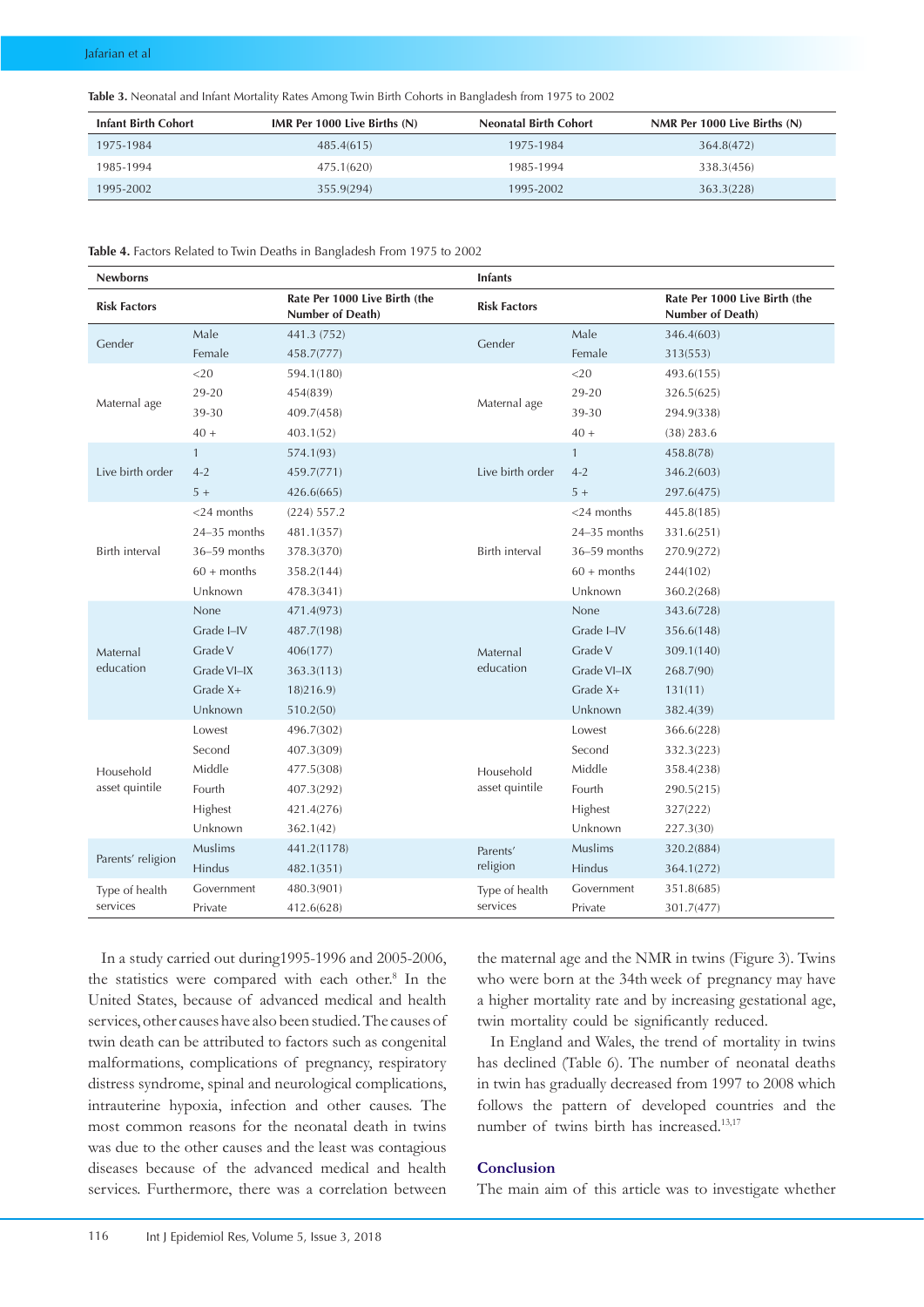|                                          | Neonatal Deaths 1995-1996 |      | Neonatal Deaths 2005-2006 |      |
|------------------------------------------|---------------------------|------|---------------------------|------|
|                                          | Rate                      | N    | Rate                      | N    |
| Congenital anomalies                     | 605                       | 3    | 608                       | 2.2  |
| Maternal complications of pregnancy      | 583                       | 2.8  | 711                       | 2.6  |
| Respiratory distress syndrome            | 542                       | 2.5  | 379                       | 1.4  |
| Complications of placenta/cord/membranes | 381                       | 1.8  | 395                       | 1.4  |
| Intrauterine hypoxia                     | 59                        | .30  | 86                        | .30  |
| Infection                                | 170                       | .70  | 326                       | 1.2  |
| Other causes                             | 2304                      | 12   | 3051                      | 11.1 |
| Total                                    | 4644                      | 23.1 | 5556                      | 20.2 |



Figure 3. Comparison of Monozygotic and Heterozygotic Twins **Figure 3.** Comparison of Monozygotic and Heterozygotic Twins.16

**Table 6.** Neonatal Mortality Rates in England and Wales from 1997 to has declined furthermore, the stud 2008

| <b>Year of Birth</b> | <b>Number</b> | Rate in 1000 Live Birth | status a |
|----------------------|---------------|-------------------------|----------|
| 2000-1997            | 1222          | 187.4                   | twin pro |
| 2004-2001            | 1098          | 164.4                   | Ultim    |
| 2008-2005            | 1164          | 152.7                   | in twins |

there is any relationship between twin birth and infant and NMRs. By searching several databases, the comparison of trends in developed and developing countries has been Mot conducted.

matetica.<br>The findings of this study showed that the birth of twins has increased because of the advancement in the sciences, especially in developed countries over time. The trends showed that in the past, the most common causes of mortality of newborns and infants were infectious illnesses; however, with the advancement of medical and health technologies, mortality from communicable diseases have been decreased and the causes of twin death could be due to other causes such as premature birth, sudden death syndrome, neuropathic paralysis,

complications of placenta, hypoxia in the uterus and congenital anomalies increased.8 However, in developing countries such as South Africa, some communicable diseases like tetanus, malaria, gastroenteritis, blood infections, malnutrition and LBW could still be the leading causes of death. In these countries, there is no systematic study of the causes due to the poor levels of medical and health services.14

In developed countries, the number of twin pregnancies has increased, which is particularly notable over the past two decades. This might be due to the growth of in vitro fertilization in women. In fact, according to official statistics in 2000, about 7% of twin pregnancies are associated with assisted reproductive technology (ART). On the other hand, because of the use of cesarean section for delivery, the number of the premature births has been increased, which may in turn increase the number of twin deaths.<sup>8</sup>

showed that women who have lower socioeconomic Furthermore, the study of trends in developed countries status and lived in deprived areas, were less likely to have twin pregnancies, especially women over the age of 35.13

> Ultimately, this study showed that the mortality rates in twins would be greater than in singletons, with higher rates among boys than girls.<sup>14,15</sup>

### **Ethical Approval**

Not applicable.

## **Conflict of Interest Disclosures**

None.

#### **References**

- 1. Domingues S, Araujo LN, Guedes A, Lopes L. Birth weight discordant twins have increased prenatal mortality and neonatal morbidity: an analysis of 1,132 twins. J Pediatric Neonatal Individ Medicine. 2015;4(1):e040113.
- 2. Glinianaia SV, Jarvis S, Topp M, Guillem P, Platt MJ, Pearce MS, et al. Intrauterine growth and cerebral palsy in twins: a European multicenter study. Twin Res Hum Genet. 2006;9(3):460-6. doi: 10.1375/183242706777591209.